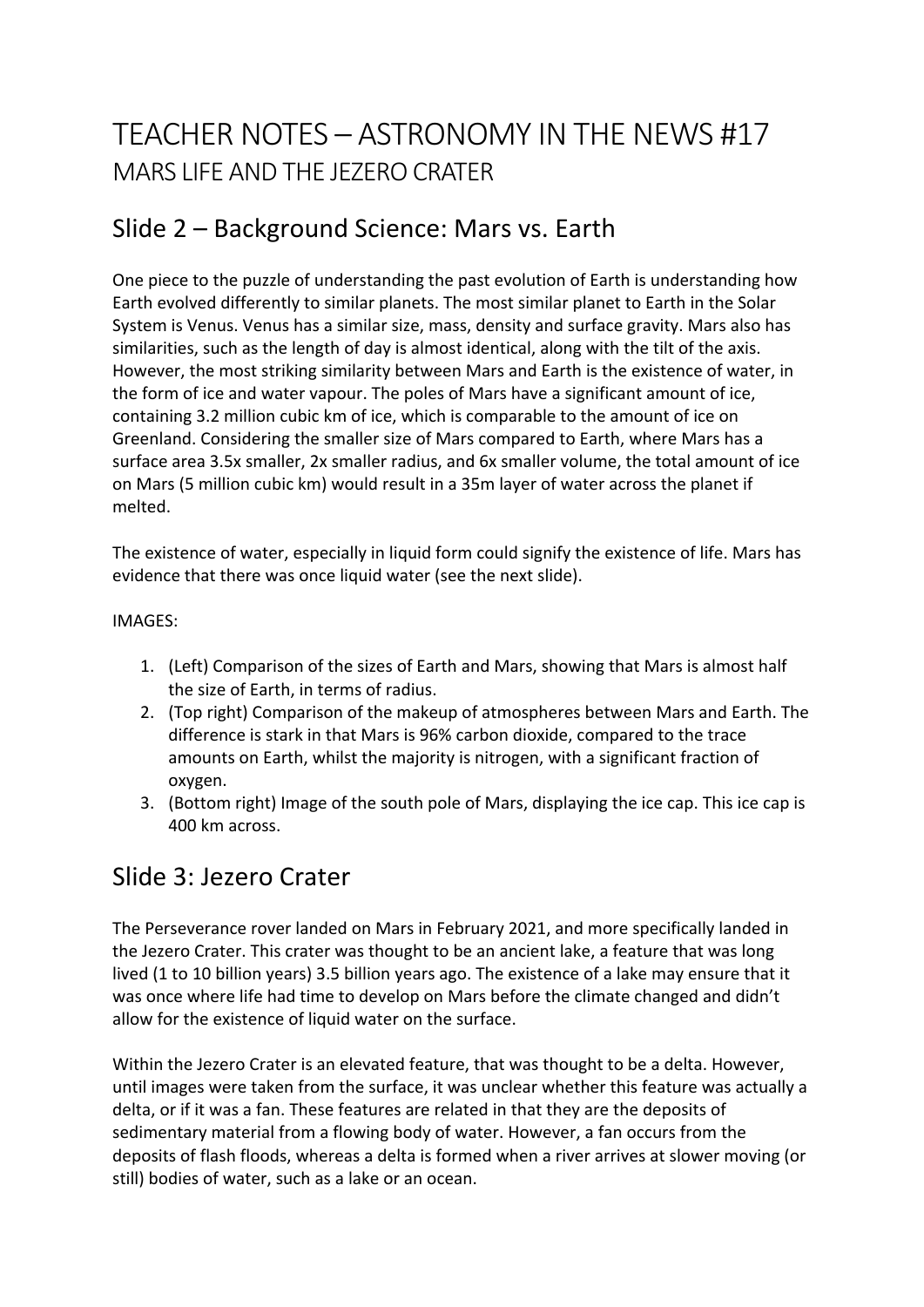These images revealed confirmation of a delta. These were identified from the three broad layers visible, bottomsets, foresets and topsets. The bottomsets are the horizontal layered sediments that are deposited by rivers and flows. The foresets are diagonal, and are the result of material falling down the face of the delta as it got larger, whilst the topsets are horizontal layers above this. These are deposited after the delta has formed, and are covered in boulders, usually carried by more violent events such as flash floods.

The implication of this result is that those bottomsets would have spent a significant amount of time under water, and as a result, biological activity could have thrived. One of the goals of Perseverance is to collect rock samples, which will eventually be collected and returned to Earth for analysis in a future mission. By determining that the Jezero Crater was once a lake, with river activity, it makes the rock samples in these bottomsets highly promising for detecting signatures of past lifeforms on Mars.

The articles that this resource is built on can be found here:

### https://www.bbc.co.uk/news/science-environment-58852236

https://www.theguardian.com/science/2021/oct/07/new-images-from-mars-will-guidesearch-for-evidence-of-ancient-life-says-study

IMAGES:

- 1. (Top left) A delta formation from Earth, showing similar features to that of Kodiak in the Jezero Crater on Mars. This delta is found on the Sinai Peninsula in Egypt.
- 2. (Top right) Image of the Kodiak butte. A butte is a flat-topped hill which is isolated. This image is taken from a distance of approximately 2.24 km.
- 3. (Bottom) A zoomed in image of the feature in the top left on Kodiak butte. This image shows the bottomset, foreset and topsets visible in this structure. The bottomsets are the horizontal layers at the bottom of the feature, whilst the foresets are in the box labelled "F." and the topsets are the horizontal layers with the arrows pointing at them. They are labelled truncations, as this is the truncation of erosion. This indicates a change in deposit method, from the river flowing to possible flash floods which would deposited the larger rocks and boulders.

## Slide 4 – Activity: Mars or Earth?

This activity is for the students to look at two landscape images, one of Earth and one of Mars, and decide which is which. The Earth image is taken of the desert in the South of Morocco. The Mars image was taken by the Spirit rover from a NASA mission to the planet.

The image on the left is Earth, and the only tell-tale sign that is Earth is that the hue in the sky is blue, which is caused by the atmosphere on Earth.